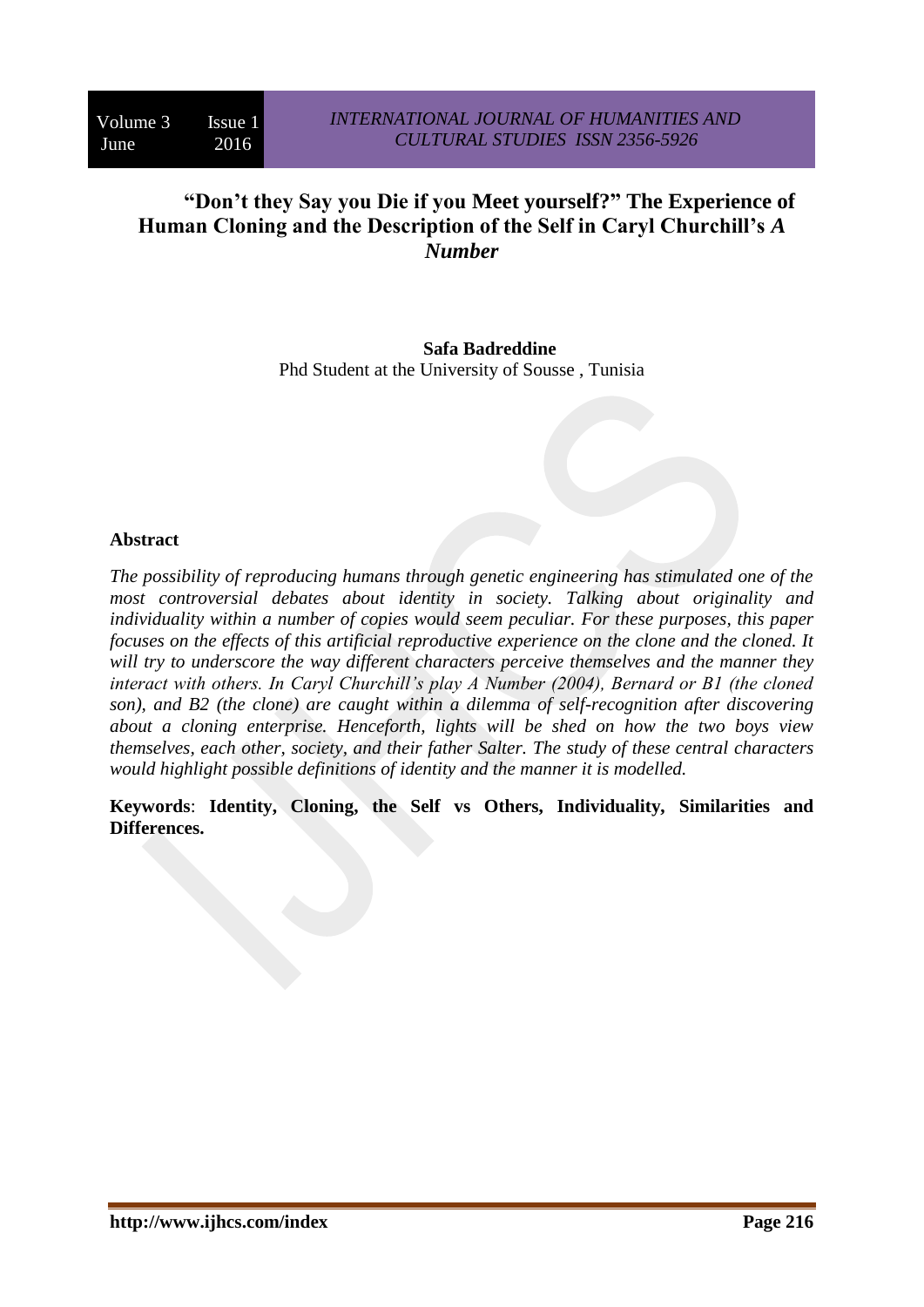### **Introduction:**

Right from the announcement of the possibility of human duplication, people start to ponder upon the damage that may be brought to one's identity. Here, there is a growing fear that feelings of originality can be put at stake, though, other cloning advocates can estimate that the experience will not damage an individual's character. But before this talk about identity, we must note that generally speaking, cloning is the medical experience which produces an organ from a mother cell (Thomas 5). It aims at getting two exact organs who have the same genetic makeup.

This paper will then essay to pinpoint the notion of identity in one of Caryl Churchill's intricate plays. *A Number* (2002), in five acts, features the encounter between a father, Salter, and his three sons after the revelation of a cloning act the father has executed long ago. The text puts some light on the three sons' response (B1, B2, in addition to the third clone Michael Black) towards the father's enterprise. Obviously, the prescription of the self is of an extreme importance in this context of duplication and identical copies.

The process of identifying an individual may vary according to one's interpretation of identity itself. Thence, Caryl Churchill endeavours to establish various approaches to selfidentification. Characters in the text display distinct characters from which one can assort possible methods of understanding identity. The following paragraphs will provide few depictions of the notion of identity as seen by some specialists and critics, and right after, the analysis will shift into exhibiting the way this concept is punctuated through real and cloned characters.

# **1. What is Identity?**

#### **1.1 Identity as a Social Functioning:**

Identity is never a simple concept. Critics Peter J. Burke and Jan E. Sets proclaim that identity can be painted as "the set of meanings that define who one is when one is an occupant of a particular role in society, a member of a particular group, or claims particular characteristics that identify him or her as a unique person" (3). Identity gathers the numerous qualities that paint an individual. This portrayal is done in line with the person's social affiliation. If you have (a) specific occupation(s), then this social seat will dictate your identity and then tell who you are. Identity, as explained by the statement, illustrates the individual's state within a wider social context. Everyone have a position in his/her community. That particular position is the thing that identifies him/her or gives him/her specific traits. Burke and Stets agree that identity is purely constructed within the social paradigm. Hence, characteristics of an identity correspond foremost to the social position a citizen may undertake.

Identity suggests what one is doing in the social arena, or what he/she did. Since then, the self is quite linked to society. Burke and Stets continue to mark that people's personal traits may influence their "behaviour, thoughts, and feelings or emotions, and how the[se] identities tie them into society at large" (3). At this level, individuals appear to be the outcome of this interaction between identity and society. Simultaneously, these two items do influence one's life and determine his/her future at least in the community he/she belongs to.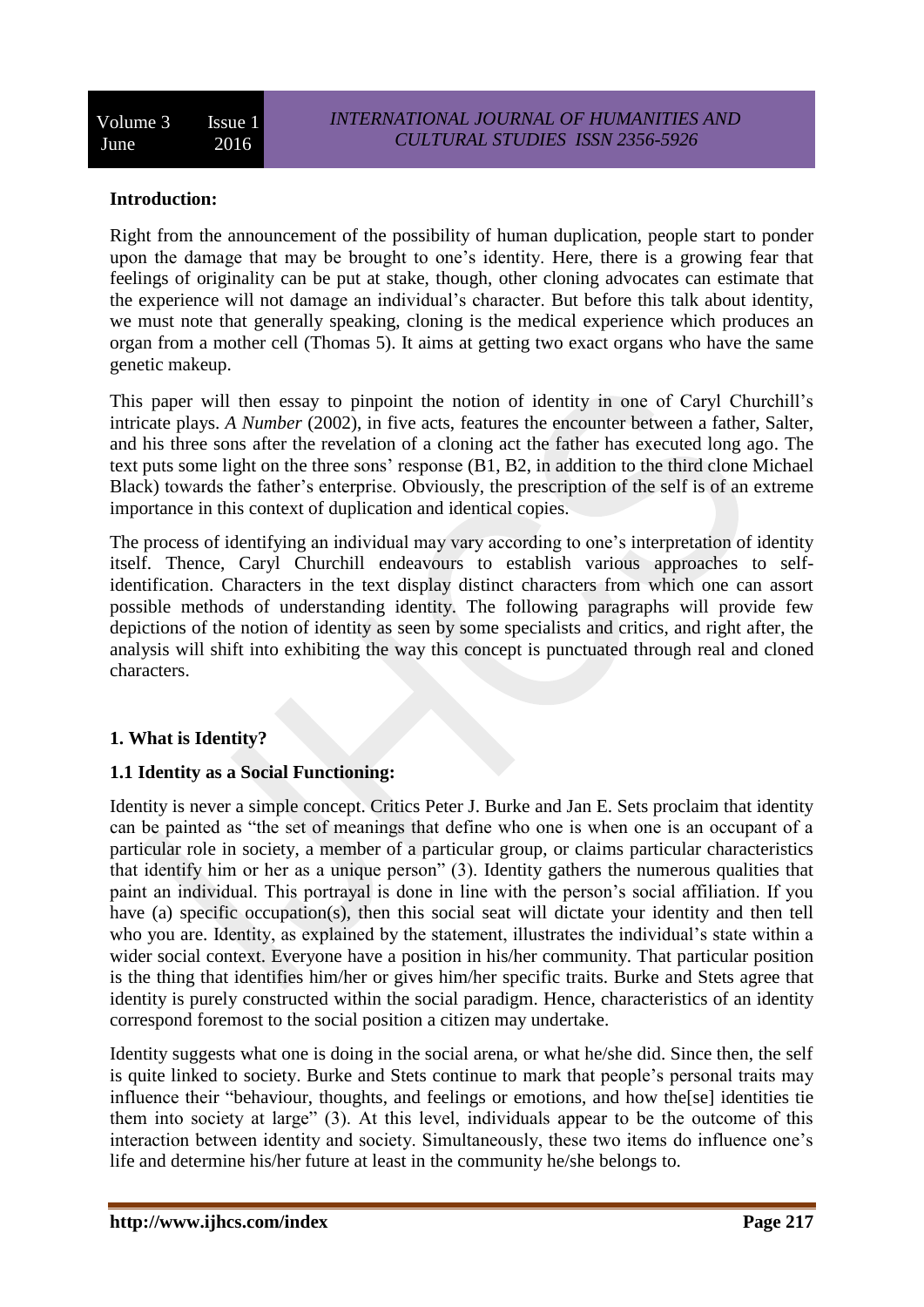In other words, personal qualities are not innate. They are not inherited or offered since birth. Rather, it is acquired in the process of a connection between the person and the surrounding setting. "Identities characterize individuals according to their many positions in society, and it is important to note … that both the individual and society are linked in the concept of identity" (Burke and Stets 3). A worker is defined by his/her own profession. This professional occupation influences parts of his/her essence. Similarly, humans' familial state (father, mother, neighbour, etc.) or their interests (politics, sciences, philosophy, etc.) interfere in the construction of the self.

Personal particularities can hook up an individual within a social setting. Therefore, the triangle of identity, individual and society are pretty entangled. Each item affect and is affected by the two other poles. "Identity is simply the sum of the roles we play in our lives. Thus, identity is not some innate quality; nor a physically localizable property. Also, identity is not an essence in itself … identity [is] the socially constructed result of all our engagements with others" (Den Berg 63). As stated by scholar Bibi Van Den Berg, the inconstant nature of the self is highly agreed upon by specialists. Identity is placed in a dynamic process of metamorphosis. Here, Den Berg consolidates Burke and Stets in their approach to identity as a complex variable entity which is set in continual communication with the surrounding context. Social integration can design identity and offers that feelings of identification. Yet, surprisingly, this approach might lead to shared personal features among members since it binds them to common social grounds.

# **1.2 Identity Can Designate Universality:**

From a slightly different angle, thence, sociologist Steph Lawler comes to an agreement with the idea that "the notion of identity hinges on as an apparently paradoxical combination of sameness and difference" (2). Identity entails contradictory aspects, for an individual may take various positions or social arrangements. He/she can face distinct as well as common experiences in life. As a starting point to Lawlers' interpretation, one has to draw the attention that the word identity essentially comes from the Latin word (*idem*) which means (the same) and "from which we also get 'identical'" (Lawler 2). According to Lawler, identity does designate uniqueness. Furthermore, it intensifies certain common features. The following paragraphs, will explain this "magical" mixture of sameness versus peculiarities within the self as notified by the researcher.

Firstly, as he strongly insists upon, these shared characteristics within the self are what tie members of a group together. "Not only we are identical with ourselves," adds the sociologist, "but we are identical with others" (2). Sameness does not only refer to one's relation to his/her personality, but also triggers the possible existing bonds within identity that can unite people together (whether they are from the same family, community, country, etc). Identity encapsulates a number of characteristics that form the essence of an individual's originality. As well, it comprises numerous collective qualities.

For the expert, the part of sameness residing within the self is what constitutes the sense of association within an individual. It facilitates his/her attachment to a specific society. Meanwhile, that particular individual preserves his/her individuality through the second portion of identity which encloses different characteristics from others and denotes authenticity. We do share "common identities\_ as human … at the same time, however, there is another aspect of identity which suggests people's uniqueness" (Lawler 2). Identity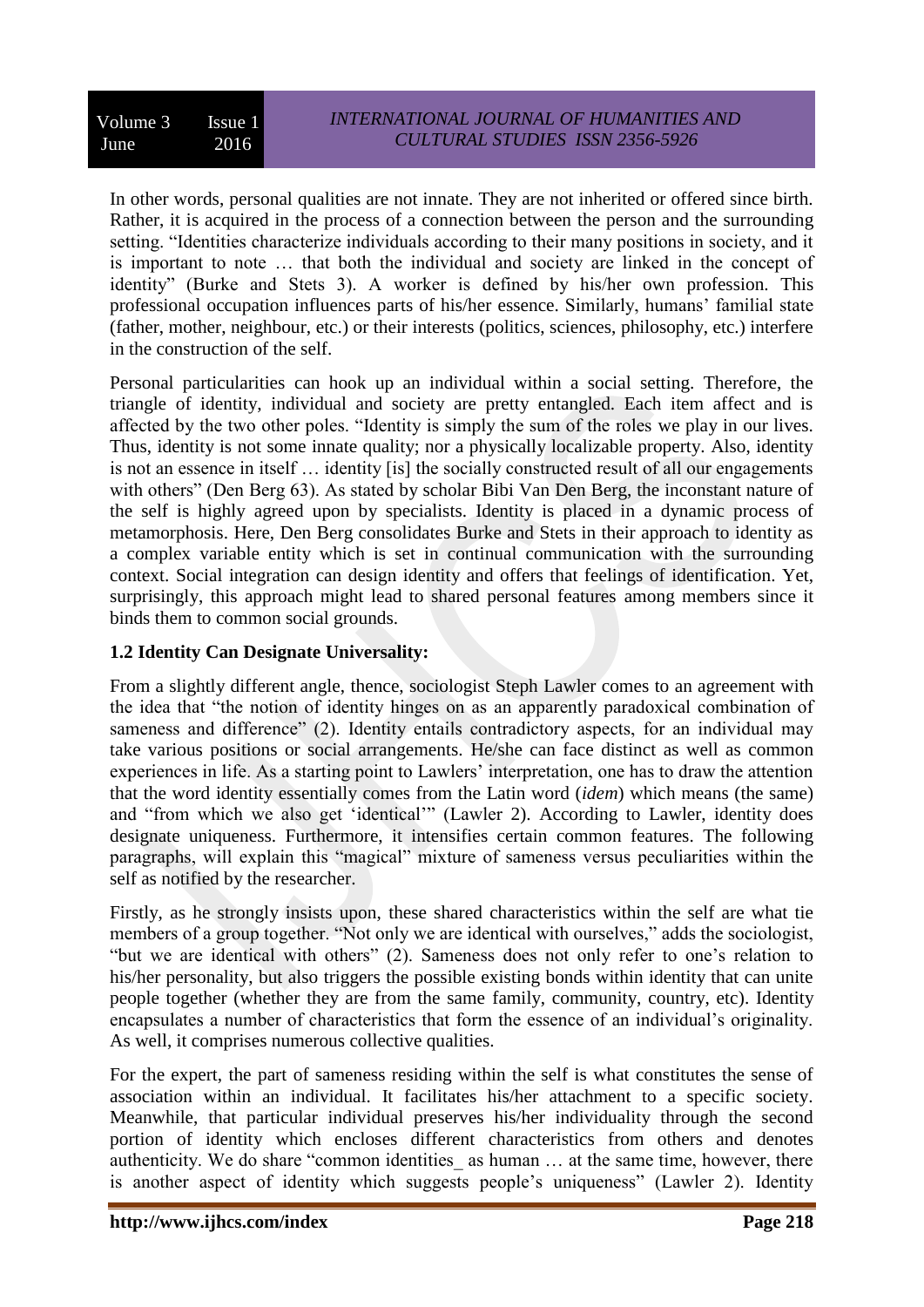permeates the inclusion of shared experiences and conducts in order to be acknowledged within a wider scope.

As a response, these aspects of sameness and differences are somehow set in a mode of interactions. Humans, during their life experience, may construct their own individuality in addition to a certain degree of affiliation to others. These formations and transformations are what Steph Lawler calls the "doing of identity" (3). The two complex poles of identity are never stable. They should be seen as "interactive," "mutually constitutive" and most importantly "dynamic" (Lawler 3). Personal characteristics consciously or unconsciously alter in the course of time.

They change in reaction to multiple factors and circumstances. Perhaps, as a possible reason, what makes us unique is that "nobody has the same life: Even siblings even identical twins do not share every aspect of life" (Lawler 3). People are not the same from childhood to youth and then adulthood and so on and so forth. These inflicted distinctions prove how society interacts within the formation of one's identity. The latter, as mentioned previously, connects humans to their communities.

Furthermore, the idea of sameness and difference within a person's process of identification is constantly brought to the fore by psychologists and anthropologists. Scholar Phillip L. Hammak, for example, notifies that "across the social sciences and humanities, identity is a conceptual tool to think about sameness and difference, both in terms of individual continuity and change over time and social categorization or group affiliation" (11). Hammak's remark is not contradictory to Steph Lawler's definition. They both project how identity is driven by these two "paradoxical" factors.

The way an individual manages to stabilize these feelings may reinforce his/her social as well as psychological equilibrium. This balance can be achieved by being aware of his/her nexus with a larger social scope and acknowledging the qualities he/she may acquire during his/her entire life (Hammak 11). Probably, the critic, at this level, emphasizes the global world we are living in. This universality entails the coexistence of numerous people from varied ethnicities, races, gender, etc. We live in a globalized world where immigration and mass culture are common sense.

As a suggestion, Hammak deduces that collective feelings of identification may probably reunite people. It can minimize disagreement over differences. "Identity," he signalizes, "is the tool we have to think about conflict and discontinuity within an individual person at a time of rapid social change and challenges to local cultural views of self" (11). The egocentric search for uniqueness will not permeate a tolerable social interaction. On the contrary, it would only lead up to hostility, division as well as wars. Personal identity, in a nutshell, can manipulate society the same way as society can influence the synthesis of the self. This same mutual influence and action between the self, society and individual is carefully stressed in Churchill's play.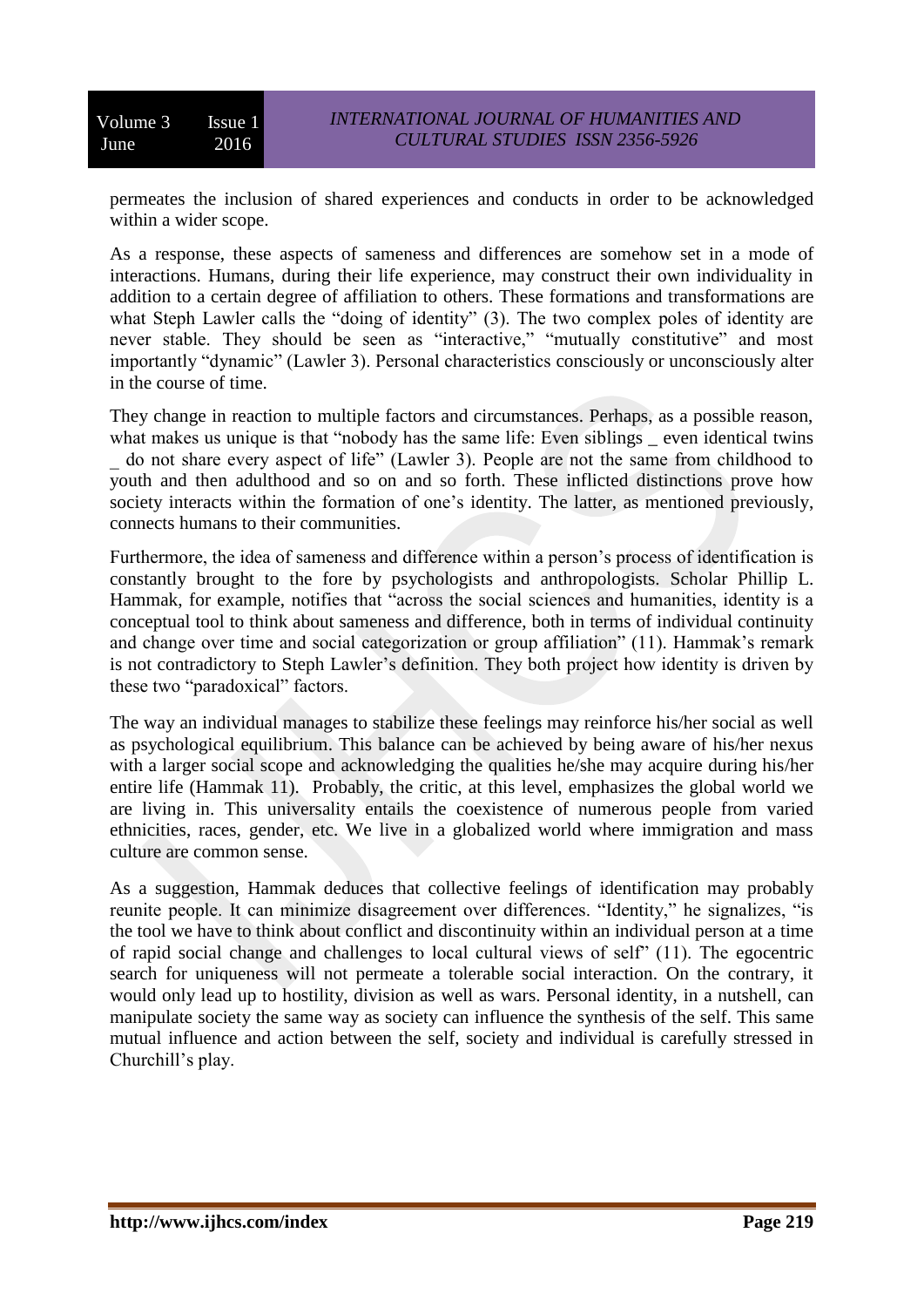## **2. Can We Clone Identity?**

As a leading factor, and as far as *A Number* is concerned, the text, from its very onset, manifests a story of identical twins separated at birth in order to answer some questions related to identity (Griffin 21-2). Salter, unable to raise his only child Bernard after his wife's death, gives him to adoption. But then, he regrets his deeds and tries to start over again by looking after a cloned copy of the original son. Unexpectedly, the hospital decides to illegally recreate more clones without informing Salter. Only after thirty-five years, the medical institution brings the whole issue to the fore by uncovering the truth. Hence, the idea of having a twin stimulates various responses between different characters.

Within this complex context of originality versus mimicry, the play apparently tries to legitimize the view that identity is object to repeated transformations. The idea is foremost incarnated by the principal characters within the text. Salter's three sons (B1, B2 and Michael Black) have much to represent through their disparate identities. An analogy between the three figures will hence take place in the next sections starting with the two Bernard.

## **2.1. B1 and B2: Originality versus Imitation**

B1 and B2 are identical twins. Yet, throughout the acts, they display totally disparate attitudes, points of views in addition to gestures. At a first line, the two sons have paradoxical characteristics. B2 appears more attached to his father. He resembles any other normal son. However, B1, the original kid, seems too detached from social and ordinary life. Thence, the two boys display "significant differences" (Kritzer 75 *Political Theatre*). These disparities within their personal traits revolve basically around their relation to Salter. Throughout the play, Salter's conversations with his two sons are what foreshadow their true characteristics.

Dialogues between Salter and B2 disclose how the latter is so peaceful. He is calm, "selfcontained, [and] shares an uncomplicated closeness with Salter" (Kritzer 75 *Political Theatre*). The clone strongly believes he has a good father and a stable normal life like others. His social and emotional stability appears quite satisfactory for him. He leads a regular life with parental love and care. Despite not having a professional occupation or social position as a thirty-five human being, he still belongs to a family. He has a social function by being a son.

After the revelation of cloning, B2 never shows amplified reactions towards his father. All his expressions, though they manifest deep feelings of anxiety and doubt, are marked by submission and weakness. He prefers to suffer alone. His reflex is simply summarized by his decision "if I go away by myself I might feel all right" (Churchill 39). Critic Gabrielle Griffin describes B2's reaction as too passive. When he meets the original Bernard, he just opts for "withdrawal" (21). B2 feels he is not the genuine son that is why he marches out quietly. Besides, and surprisingly, he seldom blames Salter or gets angry. He believes that what is done is part from the past so there is no way he can fix it. He deduces that "probably I shouldn't blame you" (Churchill 43). B2, in few words, prefers to maintain a vertical relationship with the father by simply forgiving Salter, yielding to the fact that he is a cloned son and then leaving the space for B1.

On the other hand, B1's speeches and acts are loaded with wrath and vengeance. Unlike the clone, he is unable to accept or adopt to the situation. He is desperate and overwhelmed by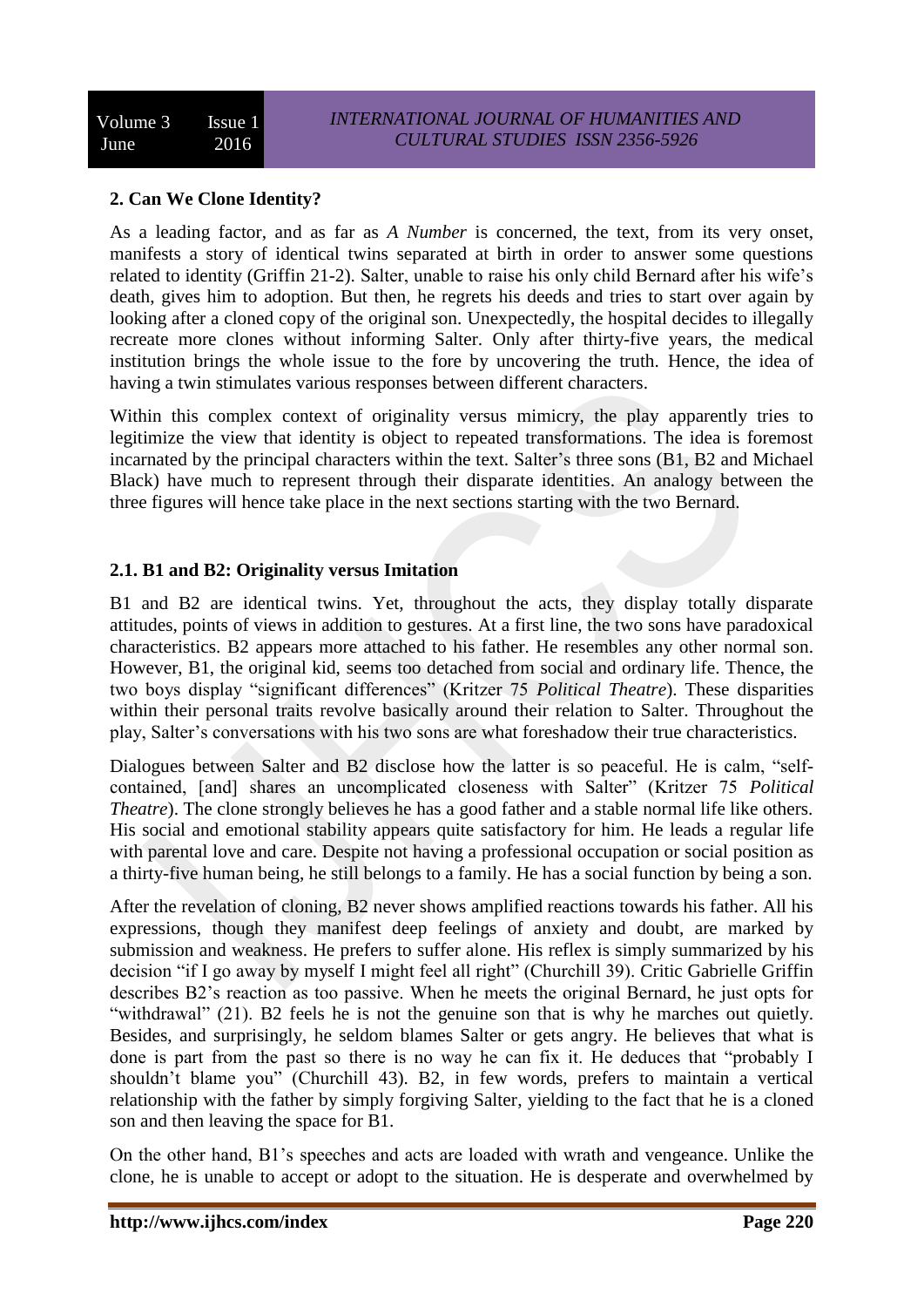extreme "hatred of both his father and himself" (Kritzer 75 *Political Theatre*). His relation to Salter sounds vertical but with the exception that this time it is B1 who is on the top. Bernard returns to the scene only to judge Salter for abandoning him to the social services since he was four. He furiously questions Salter and condemns him for being a disgraceful father. He cries out "don't patronize me" when he feels his father wants to give excuses for what he did and puts the blame off himself (Churchill 29). His extreme deportments suggest his emotional and social deprivation. He looks so revengeful and ready to fight for his rights.

This deprivation affects his emotional makeup and psychological balance. He has "marginal social position" so that he does not feel any sense of belonging to a family (Kritzer 75 *Political Theatre*). Social insecurity has a great impact on B1's identity. He does not experience parental love in order to exchange sentiments with anyone. He has no "starting point" to trust even his true father (Kritzer 76 *Political Theatre*). Furthermore, he gets angry, derived of course by jealousy in the first place, when he realizes that his father is able to love a son, and most importantly his affection is only directed to a substitute (Kritzer 76 *Political Theatre*). This social and emotional emptiness within the original son constitutes his indifferent or rather aggressive attitudes towards people.

For him, the only member of his "so called family" is a neglecting father who never affirms his sons' needs. Henceforth, the traumatic experience of B1, especially by being handed to social services, makes him lack confidence and worth living. He is left with "an utter lack of trust in others" (Griffin 20). B1 does not seem to take part in society due to his misbalanced past. He does not enjoy an ordinary son-father relation which has badly inflicted his relation to society. According to him, "there's a lot of wicked people … And you see them all around you … You go down the street and you see their faces" (Churchill 30). People within society, for the boy, are simply replicas of Salter's "wicked" deeds. Thus, he is unable to live in society. Being excluded from the social position he is depending on (as a son) renders him fail in participating in wider social scopes.

The two boys stand as evidence that identity is a social entity. They both acquire discreet personalities in relation to their social backgrounds in spite of their exact genetic makeup. B2 does not inherit his identity but develops it. This development is primarily linked to the interaction with the father. His description of the self depends heavily on his closeness to Salter. B2 holds only one position in society and that in his being a son, as a consequence, he belongs to a sole group (the father). Obviously, after discovering the cloning act, the boy feels the real danger threatening his identity. The fact that he is a mere "number" among other clones endangers his only sense of identification as Salter's child. His confusion and fear are justified by his prediction that "none of us is the original" (Churchill 18). Total essence of individuality and security are now put into question. He may be stripped of the only social identification he has.

Similarly to B2's response, B1 is never at ease with being abandoned, cloned and then replaced by that copy. He considers, too, that the father is what must link him to the world and offer him sentiments of self-recognition. The two boy's identity is substantially chained to the father. Their essence of existence depends fundamentally on their filial state. B1 and B2's identities are built according to their connection to Salter and so are their social states. For instance, the two boys already know their father. So, the four acts of the play manifest the real objective behind B1 and B2's confrontation with Salter. All they need to know is what they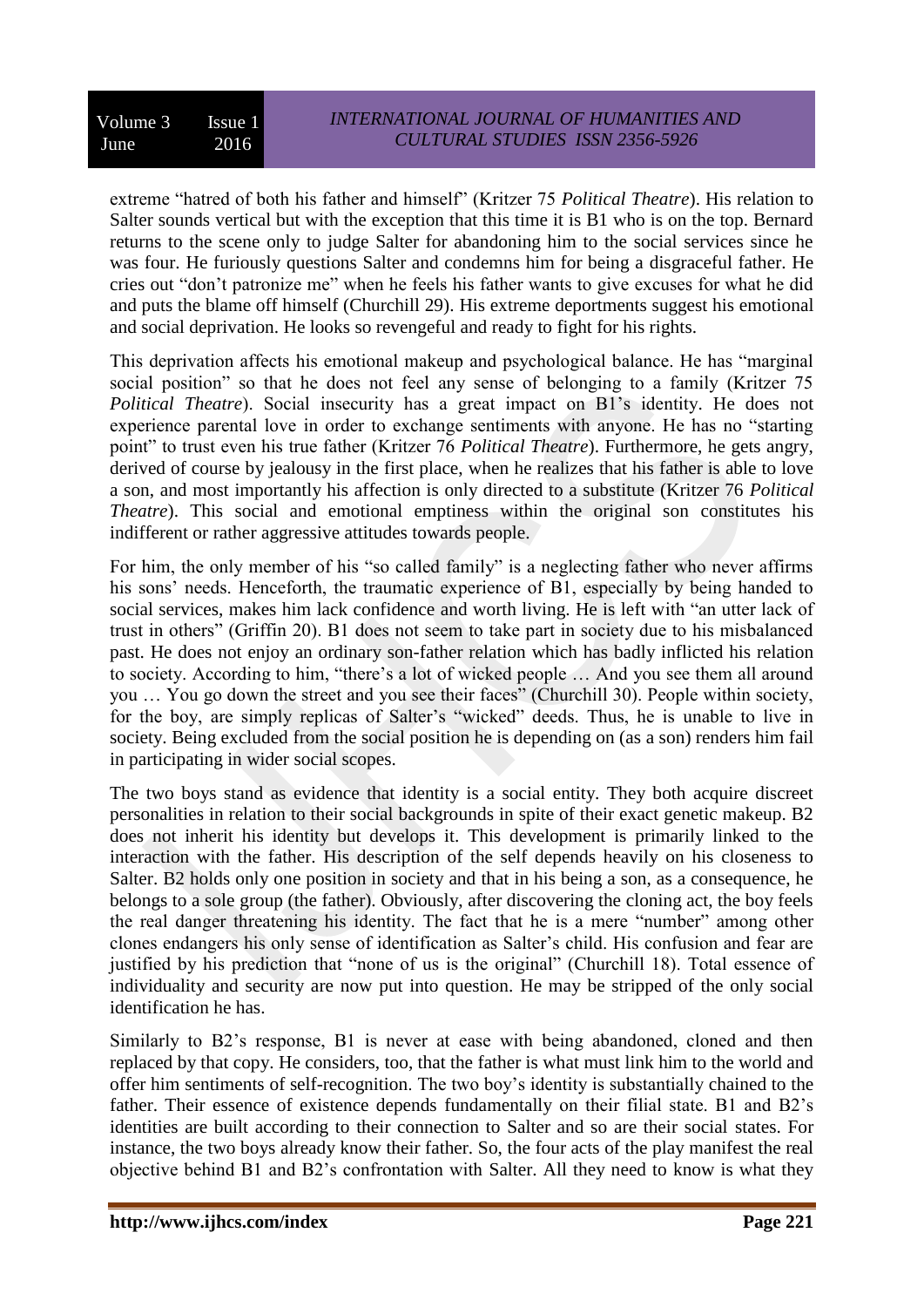really mean for him in an attempt to be assured of their existence (Griffin 24). For them, it is all a matter of originality that is now fluctuating because of the genetic proliferation. They feel the urge to compete for the same "vital" position.

Originality is the vital core through which the two boys value themselves. Obviously, cloning mutates this feeling of uniqueness. Consequently, throughout the play, B2 suffers from the melancholy of the loss of the original, meanwhile, B1 resorts to violence to respond to the fact that his singularity is mitigated by duplication (Case 160). They exhibit that identity is structured. This construction takes place when the individual acquires certain social positions which allow him/her to be exposed to a variety of situations.

The two Bernard demonstrate that identity does not lie in the genetic fabric of a person. It is composed as well as transformed in response to one's life experience. Within the third act, B2 recounts his encounter with B1. He expels that "what struck me was how different … you couldn't mistake … I wouldn't be identical …just a bit like" (Churchill 36). Unexpectedly, B2 vouches that there is a great gap between him and B1. They are only "a bit" similar in their appearance. He detects that there is a number of personal features that can make him look completely different from his original brother. These peculiar traits is for most caused by social upbringing. B2 himself concludes by the end that "so that's what, his childhood, his life, his childhood has made him a nutter" (Churchill 37). The clone openly explains B1's disturbed attitudes. He suggests that his brother is dissimilar because of the painful childhood he has.

Apart from this analysis, B2, although he partly appears to sympathize with B1, is still worried about another shared trait that connects him to the original son: Salter. He subconsciously does not want to be separated from his father. This father is the only core of his existence. He reluctantly confesses: "I remind myself of him. We both hate you. Except what he feels as hate are completely different because what you did to him and what you did to me are different things" (Churchill 45). Regardless of the distinct qualities they have, they both develop strong sentiments to the father (whether of hatred or love). In this context, both the clone and the origin are expressed through this son-father relationship. This relationship does not seem to unite them since they look only for singularity. They are never ready to share.

Within another different angle, Michael Black, a clone who is illegally created by doctors, provides an example of a twin who has no link with Salter. He is raised without knowing his real parents. The following paragraphs will consequently envisage whether the third clone Michael Black, shares his two "brothers" the same sense of identification or not?

# **2.2. Michael Black: Individuality on Question!**

The study of the two Bernard's personalities and attachment to their filial seats solidifies the first interpretation of identity as a social constructed entity through social roles. However, Steph Lawler's theory of sameness within identity appears to be equally highlighted by the Churchillian text. The introduction of a fourth character in the final act presupposes another example of characterization. Michael Black is one among the numerous clones copied from B1. What is pretty interesting here, is that Black is the only character in the play who has a full name. His encounter with Salter discloses that he additionally has "a multifaceted life" (Kritzer 355 "*A Number*"). He has a constant job as a mathematics teacher, a wife and three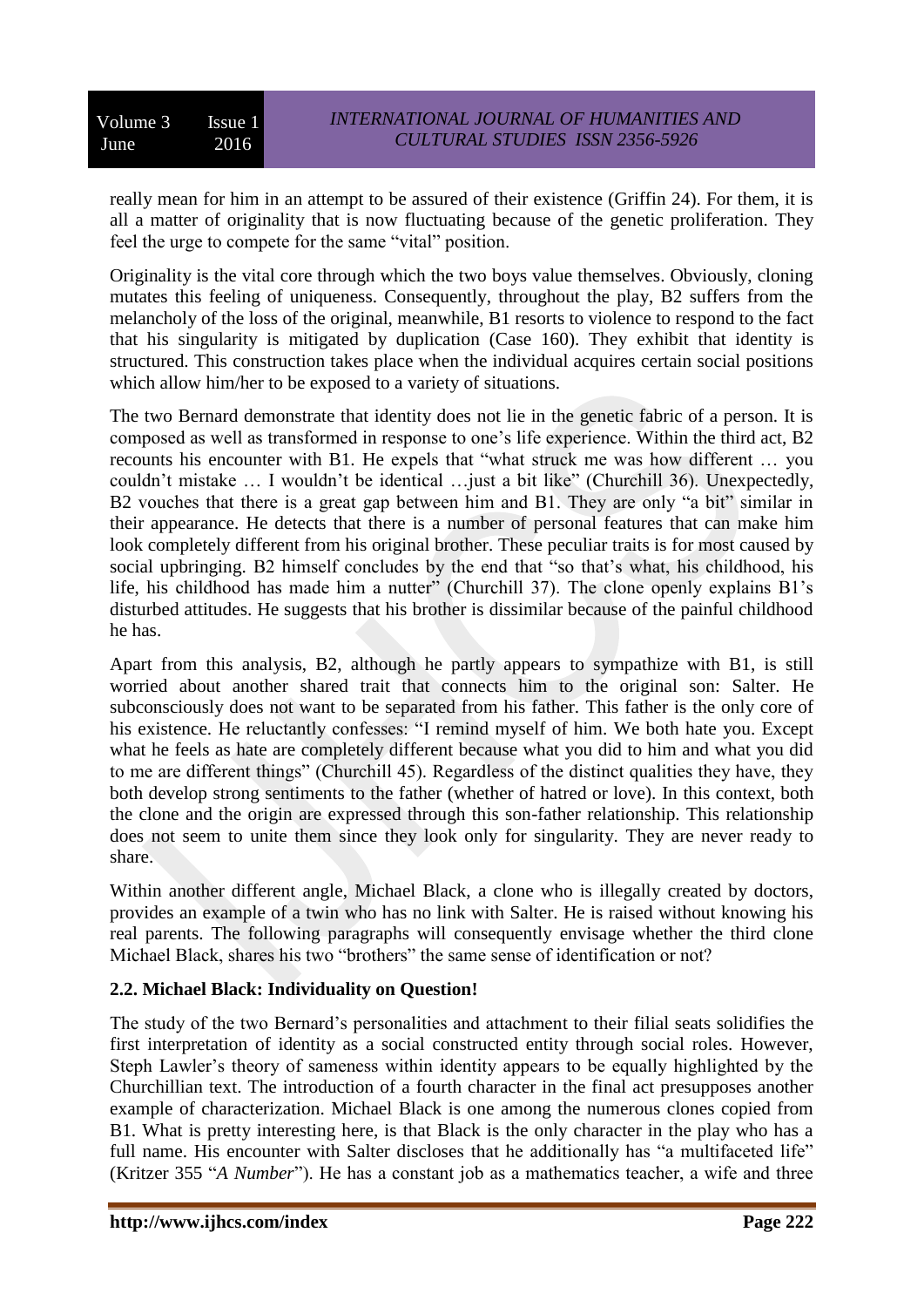children. Black does not seem to have any problem with his identity. He enjoys a normal social life.

On the opposing side, B1 and B2, albeit their awareness of their genuine parents, have no official appellation. They do share the same name: Bernard. Ironically, they are introduced within the text as numbers (B1 and B2). Compared to the third brother, they give the impression of being mere clones of Michael Black (Gobert 114). Black is brought up by a fostering family. In this sense, he may live a little of B1's adoption experience. Still, he is content with his situation (Robert 114). Within the wider social context, he is a teacher, a father, a son, a husband, a friend, etc. The multiplicity of social functions renders him at ease with his self.

The third clone plays a fundamental role in *A Number*. He provides an alternative version that is completely different from his two brothers. He inaugurates that "we've got ninety-nine per cent the same genes as any other person. We've got ninety per cent the same as a chimpanzee. We've got thirty percent the same as a lettuce. Does that cheer you up at all? I love about the lettuce. It makes me feel I belong" (Churchill 62). Black pinpoints at that aspect of sameness within identity that can band together an individual with the outer world. For him, it is useless to pursuit uniqueness since we look like other creatures according to the law of nature.

Michael Black dismisses B1 and B2's desperate clutching to originality. He accepts correlation with even "humble" organisms. "Instead of asserting an egotistical uniqueness", Black puts forward "an alternative to traditional masculine and Western subjectivity" (Kritzer 77 *Political Theatre*). This traditional subjectivity, as advertised by Amelia Howe Kritzer, dictates that an individual is only assessed within society by his/her uniqueness. For the critic, this predominant pretension is nothing but an enterprise which promotes isolation and egoism (77). The search for individuality haunts the two Bernard causing them hatred, misery and then finally leads them to a fatal end (B1 commits suicide after murdering b2).

Feelings of uniqueness are found devastating. They disconnect individuals from the surrounding atmosphere instead of inserting them into a universal context. Churchill dares, over these scenes, to "ponder a threat to the very cornerstone of Western civilization since the renaissance: the idea of human individuality" (Brantley NY Times). The prevailing norm within society is carried on by B1 and his substitute. Caryl Churchill aims at representing how these prescriptions of identity do not always define an individual or guarantee a position within society. Her analysis introduces an alternate meaning for the process of identification.

With the character of Black, then, Churchill "is putting [destructive] individualism to the test" (Case 160). The obsession with singularity within western society may reinforce social split and feelings of suspense. For B1 and B2 exceptionality is situated in relation to Salter which also dictates their personal features. The way they define their identities make them in an endless circle of fear, doubt and loss. For Black, singularity requires a firm sensation of pertinence. Therefore, having copies similar to him cannot ruin his identity. He peacefully replies: "I've still got my life" (Churchill 60). Life designates living within a larger community. Having a number of twins can hardly affect his existence. He is quite aware of his distinct in addition to universal personal characteristics.

Professor Dan W. Brock, from his part, endeavours to analyse the question about individuality and cloning in a scientific method. He proclaims that genetic proliferation cannot affect one's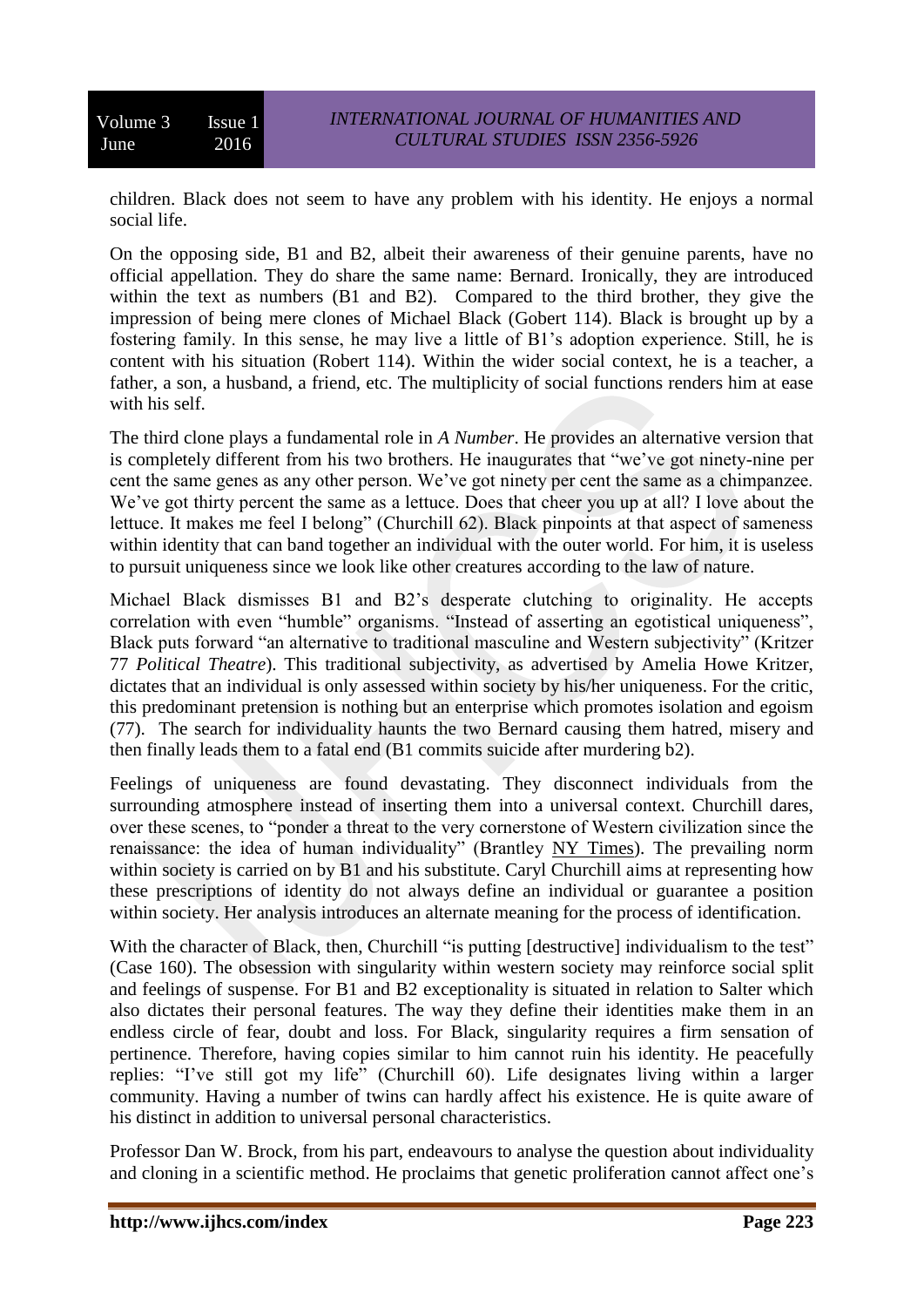identity. He refers that "though homozygous twins may begin life with the same genomes, and often have many qualitative similarities, over time differences in their physical, psychological, and personal characteristics will develop together with differences in their life histories, personal relationships, and life choices" (314). Cloning is not only the procedure through which we can get two indistinguishable persons.

Homogenous twins do exist in nature. However, their uniqueness is still preserved. These two identical duplicates cannot maintain exact identities as they will never go through exact experiences in their life. "A person's traits, character, and life history are the product not just of his genome, but of his environment and choices as well" (Brock 11). Cloning is not the solitary real threat that may inflict characterization. It is rather the way a person thinks of his/her sense of identification as restrictively attached to being with no matching copy in society (Brock 11). Identifying the self in a non-egocentric pattern can be the solution of this "crisis" of self-identification. It can at least guarantee a more universal and flexible representation of identity.

All in all, acquiring a safe status within society enhance the creation of a balanced self. The mathematics teacher seeks to investigate identity in a highly scientific method. He, as deduction, "finds a sense of belonging not only in his genetic sameness to the other clones, but also in his genetic similarities to other living organisms" (Kritzer 76 *Political Theatre*). Cloning does not intervene in his psychological disposition. As a result, he never looks for his genuine parents or seems touched by the revelation of being "a number". He evaluates things in an objective manner.

The neutral clone is not attached to a single relation. Therefore, when he meets his biological father Salter, he "demonstrates a warm and relaxed manner not seen in either Bernard" (Kritzer 76 *Political Theatre*). His sense of identification does not depend on a father-son relationship like the two other boys. His social position as well as identity are solid and unbreakable (Griffin 18). B1 and B2 react intensely because they see things in respect to Salter solely, as indicated formerly. The act of cloning is catastrophic because it ruins their own individuality and connection to the father. On the other hand, Black's response is pretty peaceful although he is aware of the fact that he is a copy. Psychological and social completeness hinders him from needing a father. Moreover, he does not take part in the "sibling rivalry" that bursts between B1 and B2 (Griffin 18).

In a way to establish an analogy between Salter's sons and their disparate attitudes, the play necessitates the doubling scheme in acting. All three boys are played out by the same actor in order to incarnate physical resemblance, at the same time, elucidate psychological and personal distinctions (Cousin 112). Geraldine Cousin projects the playwright's insistence on attributing the role of the three boys to the same actor. As a production note at the very beginning of the text, the producer transcribes that "the play is for two actors. One plays Salter, the other his sons" (Churchill 7). Bernard, B2 alongside Michael Black should be performed by one player. Trebling the role may make it easier to fathom this distinction in personalities.

The three characters within *A Number* have exact physical appearances. Henceforth, the actor is advised to materialize the personal disparities that characterize each son. Their varied tastes, thoughts, moods, conducts, feelings, gestures and even accents have to be fully represented. Every role has to "have value" indicating similarities and differences between the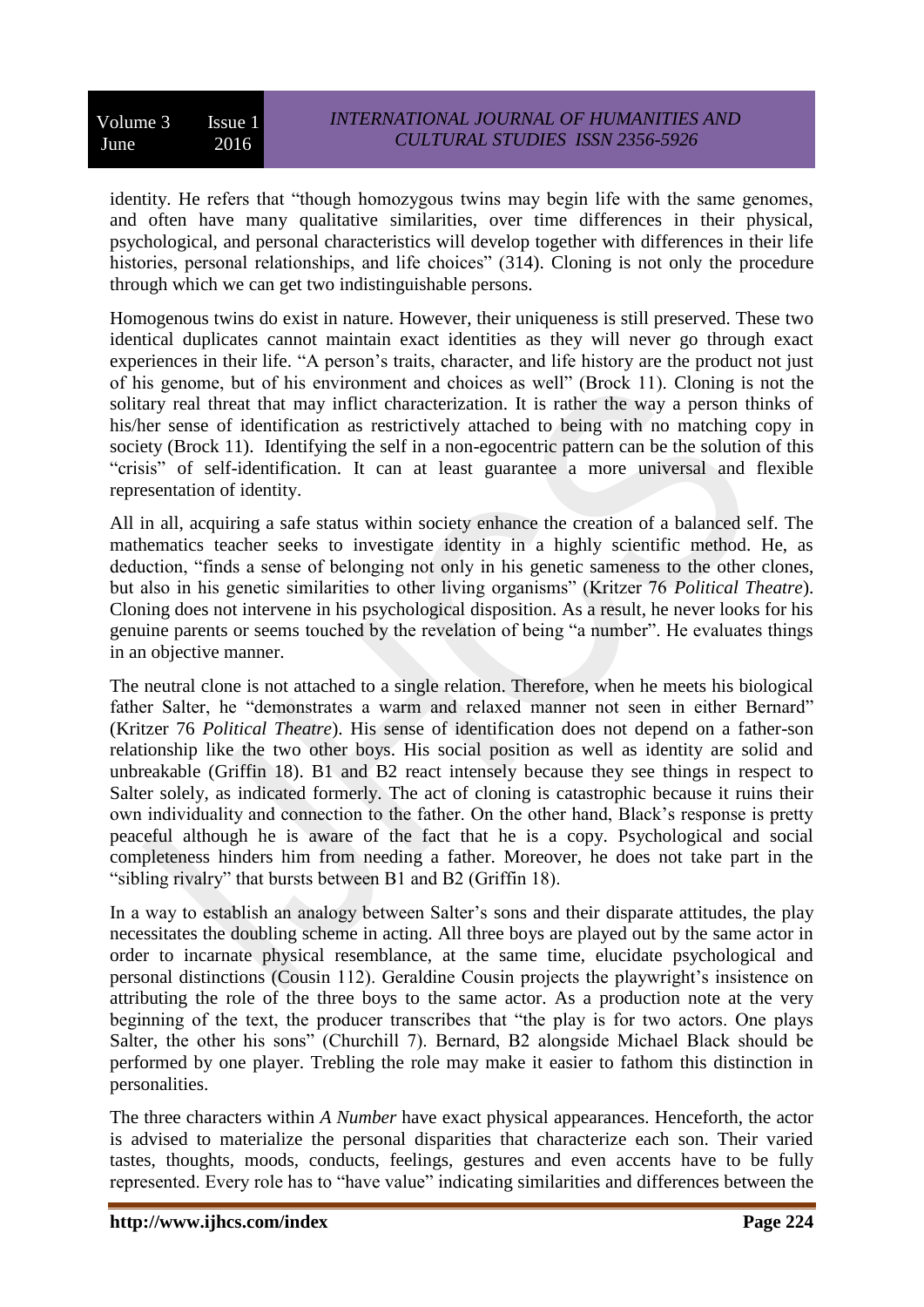original Bernard and his two clones (Brustein 86). When premiered by the Royal Court for the first time on the 23<sup>rd</sup> of September 2002, the British actor Daniel Craig takes the role of the three sons. "Although he wears the same jeans and T-shirt throughout, he transforms himself into three very different characters by accent, gesture, and facial expression" (Klotzko 1043). The actor prefers to conserve the same physical features but represents differences skilfully through simple yet significant signs on the stage. He portrays three roles with one fixed body.

Churchill comes to the resolution that nurture, not nature, is what makes us who we are. Her characters have one flesh but three souls. Craig's performance is praised for succeeding at drawing the attention on the way the three characters develop distinguished identities regardless of their homogeneous shapes (Klotzko 1043). For reviewers and commentators, the play probes a modern quiz that is still a debatable issue within society. Still, it prefers to broach it in a manner that match contemporary systems of research. As a result, cloning, objective analysis and multiple characters are exploited to reach the conclusion that the presentation of identity cannot be isolated from the social setting. Meanwhile, it is also widely agreed upon that the theme of identification within *A Number* alludes to certain political cases.

## **3. Identity and Politics:**

*A Number's* main theme is at a first glance connected to identity. However, the prescription of the ego it articulates triggers some political perspectives. The play is actually one of Churchill's work that targets some political cases. The presentation of three personalities in the five acts (since she is only portraying one character in each act) discloses certain political realities about identity. As critic Michael Patterson notes, Caryl Churchill constantly tries to combine "the personal with the political" (173 *Strategies of Political Theatre*). Consequently, the playwright ties up the very private part of an individual (identity) with a larger political scope.

Identity is foremost approached in the text according to the prescription of sameness and difference. This measurement, indeed, sounds to echo the prevailing political discourse within the very beginning of the twenty-first century. Contemporary societies "have reduced the formation of selfhood and identity to an ideology of individualism and the self's own creativity" (McDowell 38). Dominant ideological systems reinforce the idea of uniqueness. Therefore, self-recognition necessitates the exclusion of "others" who can be a potential threat to this uniqueness.

Perhaps, as a response, in a world that is marked by wars and conflicts, Caryl Churchill finds it necessary to underline the negative outcomes of a self-centred perception of identity. This highly believed perception would only produce social hostility and division. "Churchill puts into perspective the contemporary obsession with individuality" (Patterson 295 *The Oxford Guide to Plays*). Through the characters of B1 and B2, for instance, the playwright alludes at the American president George W. Bush's "we versus them" speech in 2001. The president clearly adopts an egocentric attitude as a global political strategy that will be followed by all people. He tends to legalize the rejection of those who does not belong to the group of "we".

Thence, as referred by Phillip L. Hammack, his policy considers difference as a "ground for oppression, colonization, or enslavement" (11). This same system of hostility towards others may probably generate a global atmosphere of tension and anarchy. Within the text, Michael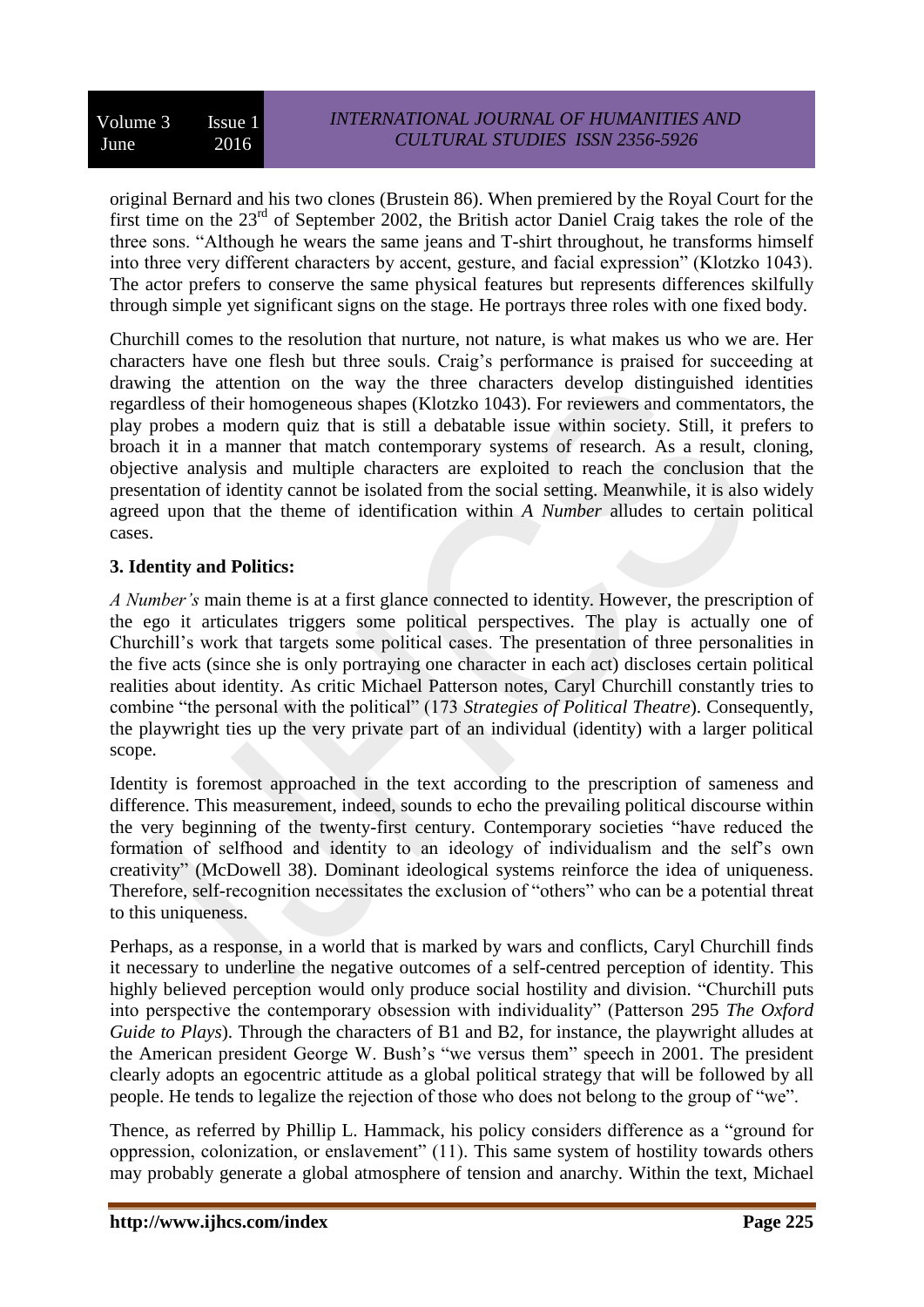Black comments on the existing political ideology by emphasising its absurdity. He expounds: "I dislike war … nobody ever says we're the bad guys, we're going to beat shit out of the good guys" (Churchill 57). Black strongly opposes the prevailing obsession with individuality and the way it becomes a measurement for superiority and inferiority. Even more, this egocentric perception labels others as "bad guys" or evil. So, even ethics and cultural values are strongly touched by these political codes.

President Bush's speech of exclusion is also materialized by B1 and B2's responses towards others. Whether pessimistic like B2 or vicious like B1, the two reactions stress this duality of "you" as the opposite of "me". B2 is unable to pursue the struggle, therefore, he prefers to step out to leave the floor for the "other". From the other direction, B1, perfectly symbolizing Bush's ideology, declares a war on every exterior self. They both seem to reject any different identification that does not belong to the category "I". Ayalla A. Ruvio as well as Russell W. Belk identify that

In the negotiation of sameness and difference, the "me-others" as well as "usthem" tensions and comparisons are critical for individual and social identity. When we consider the us-them interplay, we notice that the boundaries and impositions of the in- and out-groups can make identity construction difficult and painful … the us-versus-them comparison can be painful, even when it is chosen. (116)

The two critics in this statement point at the culture of indifference that can be foregrounded by an "us-versus-them" system. It may impede the social integration of individuals or groups. More interestingly, Caryl Churchill's play does not only intend to criticize a society characterized by an egotistic self-recognition supported by political regimes. It is true that her text investigates the notion of identification as an attempt to review the predominant political conventions. Yet, simultaneously, her drama includes an alternative fashion.

Once again, through the character of Michael Black, the British playwright manages to paint another suggested version that is completely different from the prevailing descriptions. She maintains that embracing a flexible approach towards the identification of the self can secure harmony and balance within both the self and society as a whole. In the fifth act, for example, when Salter asks Black about any sort of thing that is too specific to him, the third clone finds himself unable to answer.

All what he thinks of are deeply associated to his family, friends, etc. He finally clarifies: "it's people I love so …" (Churchill 58). Black's conclusion proves his easy assimilation with others. Henceforth, in a modern world famous for globalization, it could be very query not to adopt an open tolerant conduct towards other social categories. This international sense of belonging can solely be achieved by being aware of and accepting one's distinct and unique qualities altogether.

# **Conclusion:**

To sum up, *A Number*, indeed, does not intend at evaluating the arguments for or against cloning. Instead, this medical experience appears to be only exploited to stimulate the question of identity and self-recognition. The latter suggests a number of definitions on the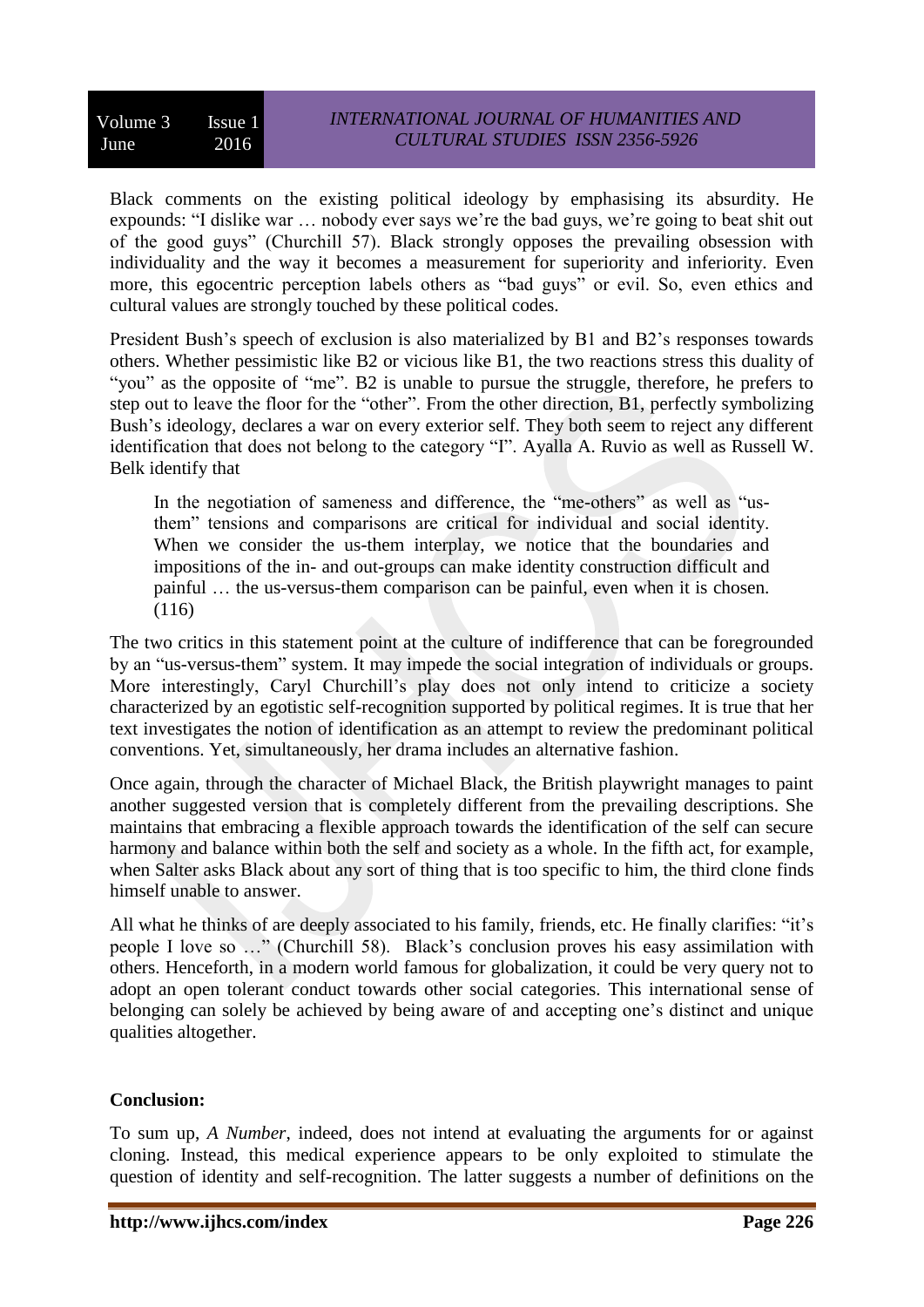way an individual can be identified. From the analysis of different characters, the text criticizes the commanding view of identity as a core of exceptionalism and uniqueness. This approach is not complete as it does not encompass the self with its two vital poles: Similarities and Differences.

An individual has to develop certain discreet qualities due to his/her personal experience. Simultaneously, he/she owns specific common features that connect him/her to a global world. These common traits could definitely facilitate a person's belonging to a diverse social group. Thus, maintaining the balance between these two poles can guarantee balance and harmony at the individual and social levels alike.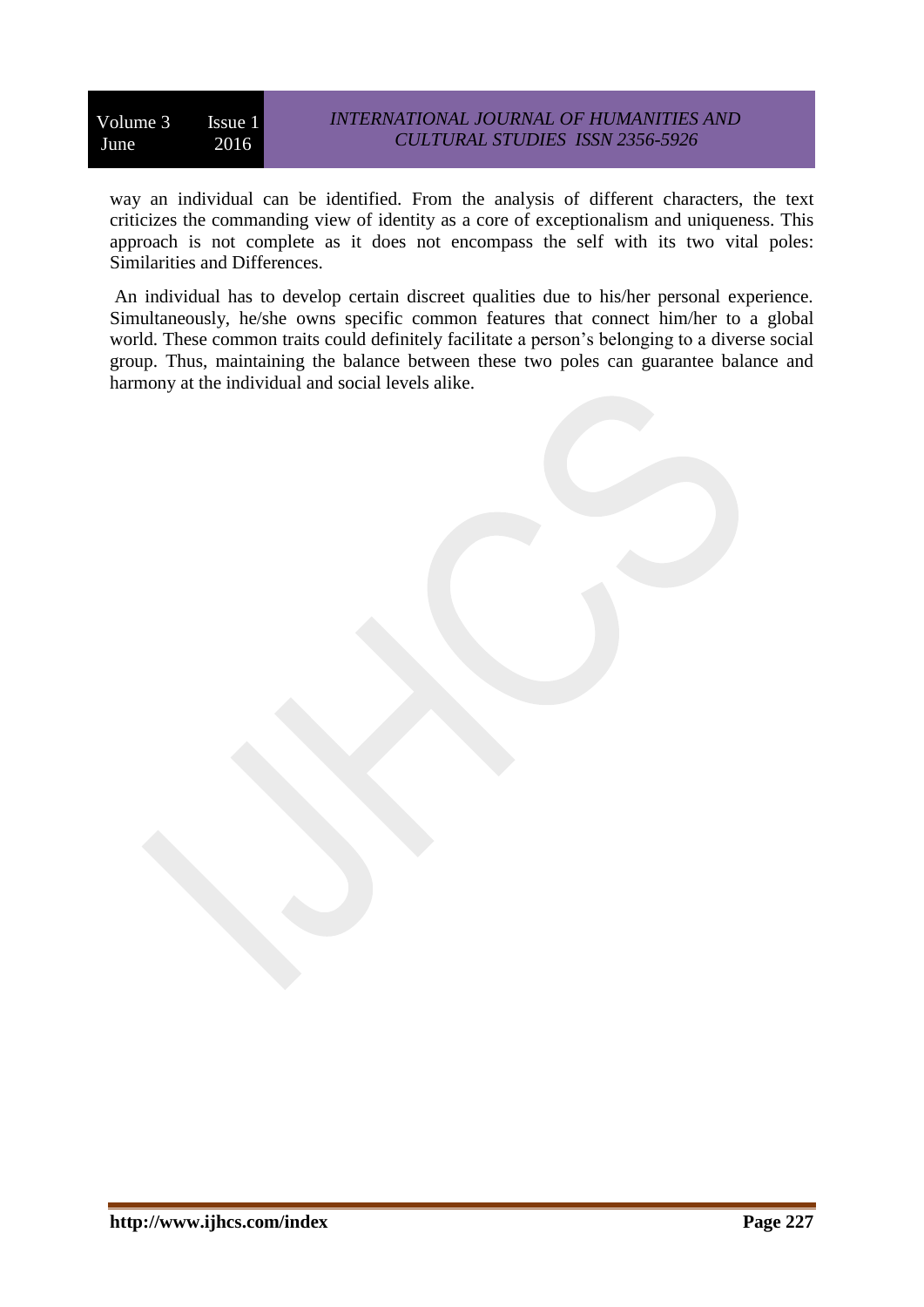#### **References**

Brantley, Ben. Rev. "My 3 Sons: Cloning's Unexpected Results". The New York Times.

Theater Review. 08. Dec. 2004. [<http://www.nytimes.com/2004/12/08/theater/reviews/my-3](http://www.nytimes.com/2004/12/08/theater/reviews/my-3-sons-clonings-unexpected-) [sons-clonings-unexpected-](http://www.nytimes.com/2004/12/08/theater/reviews/my-3-sons-clonings-unexpected-) results.html?\_r>

Brock, Dan W. "Human Cloning and Our sense of Self". Science, New Series. Vol. 296, No. 5566 (2002): 314-316. JSTOR. 01. Mar. 2016 < http://www.jstor.org/stable/3076515>

Brustein, Robert. *Millennial Stages: Essays and Reviews, 2001-2005.* London: Yale University Press, 2006.

Burke, J. Peter, and Jan E. Stets. *Identity Theory*. Oxford: Oxford University Press, 2009.

Case, Sue-Ellen. *Performing Science and the Virtual.* New York: Routledge, 2007.

Churchill, Caryl. *A Number.* London: Nick Hern Books, 2002.

Cousin, Geraldine. *Playing for Time.* Manchester: Manchester University Press, 2007.

Den Berg, Bibi Van. "Self, Script, and Situation: Identity in a world of ICT's". *The Future of Identity in the Information Society*. Eds. Simone Fisher-Hubner, et al. New York: Springer, 2008. (63-76)

Gobert, R. Darren. *The Theatre of Caryl Churchill*. London: Bloomsbury Methuen Drama, 2014.

Griffin, Gabrielle. "More Than a Number: Reproductive Technologies, Cloning and the Problematic of Fatherhood in Caryl Churchill's *A Number*". *Journal of the Spanish Association of Anglo-American Studies.*Vol. 34, No. 2. York: ATLANTIS, 2012. (11-31) Hammak, Phillip L. "Theoretical Foundation of Identity". *The Oxford Handbook of Identity Development.* Eds. Kate C. McLean, and Moin Syed. Oxford: Oxford University Press, 2015. (11-32)

Klotzko, Arlene Judith. Rev. "*A Number*". BMJ, Vol. 325, No. 7371 (2002): 1043. JSTOR. 23. May. 2015 [<http://www.jstor.org/stable/25452803>](http://www.jstor.org/stable/25452803)

Kritzer, Amelia Howe. Rev. "*A Number*". *Theatre Journal*. Vol. 55, No. 2 (2003): 354-355. JSTOR. 29. May. 2015 [<http://www.jstor.org/stable/25069250>](http://www.jstor.org/stable/25069250)